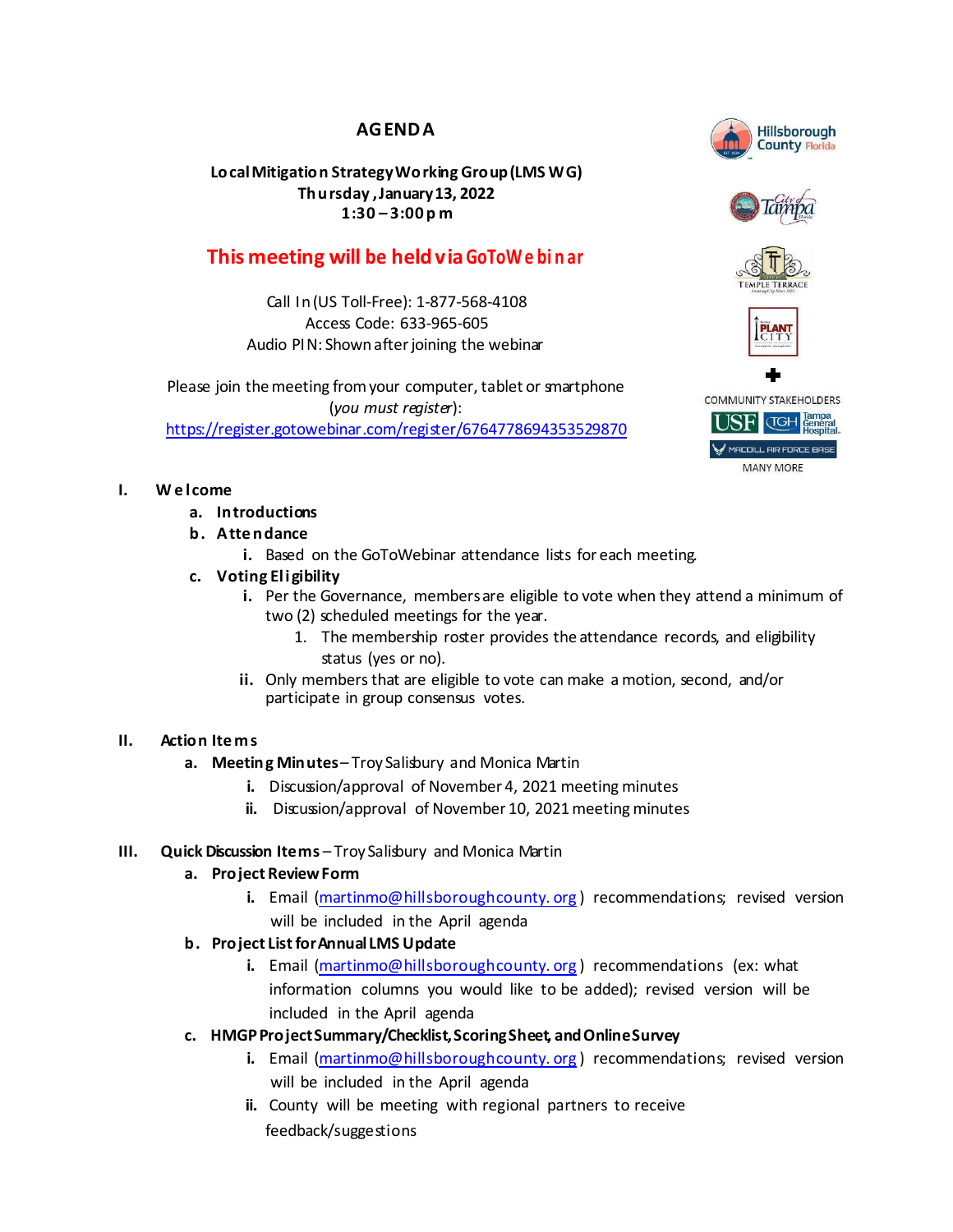### **d. Annual LMS Update & Next Steps**

- **i.** Annual updated being presented to the HC BOCC on January 12, 2022 and will be forwarded to the state prior to the end of the month.
- **ii.** Once approved by the State, the updated annual report will be added the LMS Documents webpage

(https://www. [hillsboroughcounty.org/en/residents/public-safety/emerge](https://www.hillsboroughcounty.org/en/residents/public-safety/emergency-management/local-mitigation-strategy) ncymanagement/loca l-mitigation-st rategy).

**iii.** County is prepping spreadsheets and forms & continuing conversations with Cities for 6-month project list updates (shown in April and November).

## **IV. PotentialGrant Projects**

- **V. Grant Status**
	- **a. HMGP Submittalsfor 2 021**
		- **a. Total FederalShare Request** = \$14,677,480.17
		- **b. Applicant Breakdowns**
			- **i. City of Temple Te rrace**
				- 1. Submitted 2/2 projects; \$367,500 federal share request
			- **ii. City of Tampa**
				- 1. Submitted 5/5 projects; \$2,625,000 federal share request

#### **iii. Unincorporated Hillsborough County**

- 1. Submitted 10/31 projects; \$11,684,980.17 federal share request
	- a. Projects included:
		- i. All Critical Facility Generation/Generator projects (6)
		- ii. Flood Mitigation/Wind Protection projects (4)
			- 1. Casey Road, Lindawoods St, Span Wires, Phased Span Wires

#### **b. Project SubmittalRemindersfor 2 022**

- **a.** Time commitments
- **b.** Importance of NOFA reviews and grant webpages/contacts
- **VI. Floodplain Management/CRS Update** KyleDollmanandChristina Hummel

#### **VII. Updatesfrom Key Stakeholders**

#### **a. Unincorporated Hillsborough County**

- i. Innovation & Resiliency Troy Salisbury and Monica Martin
- ii. Sustainability Sheila McNamara
- iii. Emergency Management Angela Salter
- iv. Planning Commission Diego Guerra and Shawn College
- **b. Cities within HillsboroughCounty**(Tampa, Temple Terrance,Plant City)
- **c. University ofSouthFlorida**
- **d. Port ofTampa Bay**
- **e. Adjacent Communities andPartners**

#### **VII. Old/New Business**

- **a.** County will be working with GIS to create useful informationmaps (re: projects) throughout the year
- **b.** Speaker suggestions for 2022 (email: [martinmo@hillsboroughcounty.org\)](mailto:martinmo@hillsboroughcounty.org)
- **c.** Public outreach event suggestions for 2022 (email: [martinmo@hillsboroughcounty.org\)](mailto:martinmo@hillsboroughcounty.org)